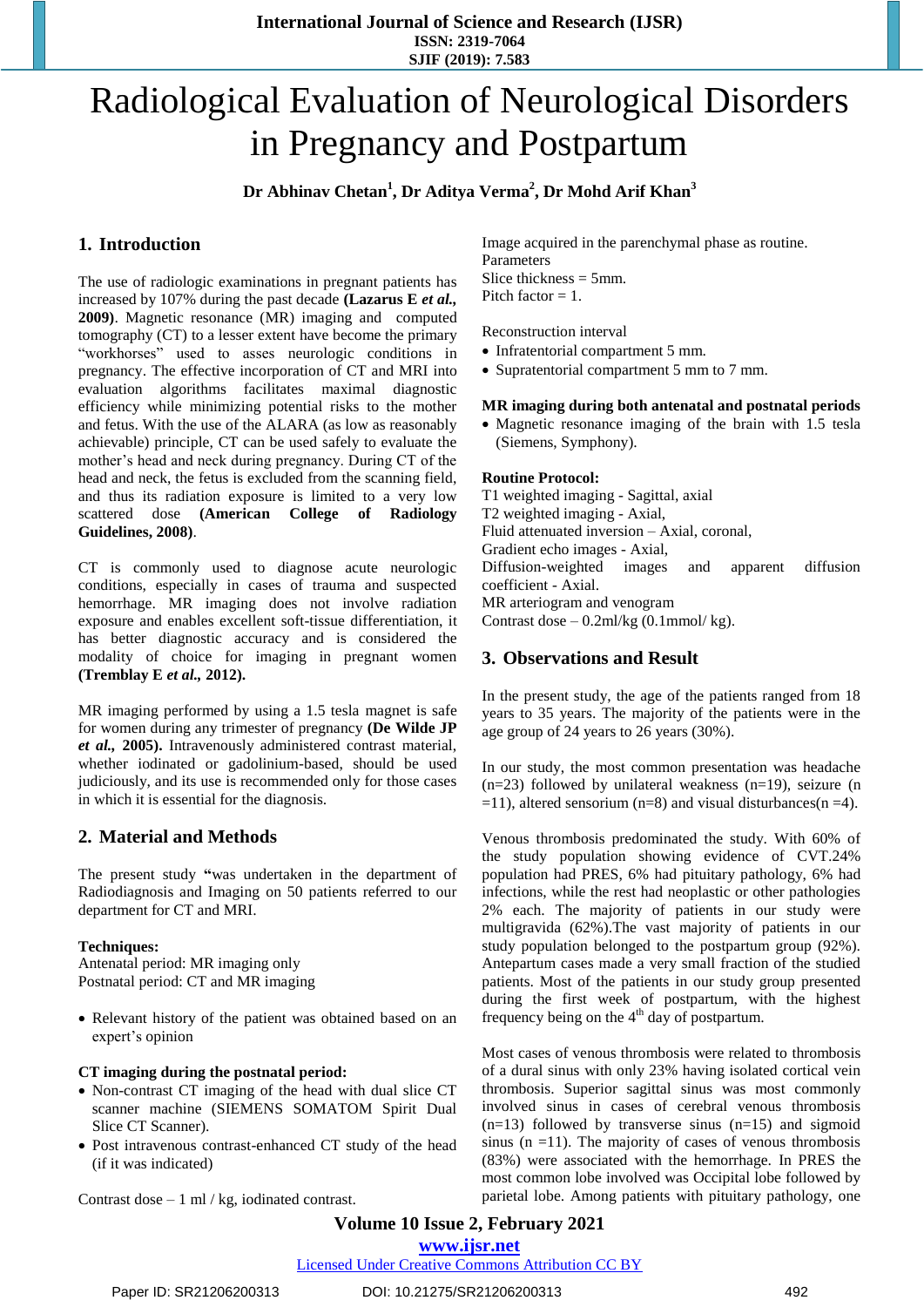had apoplexy, Sheehan syndrome and lymphocytic hypophysitis each.







**Volume 10 Issue 2, February 2021 www.ijsr.net** Licensed Under Creative Commons Attribution CC BY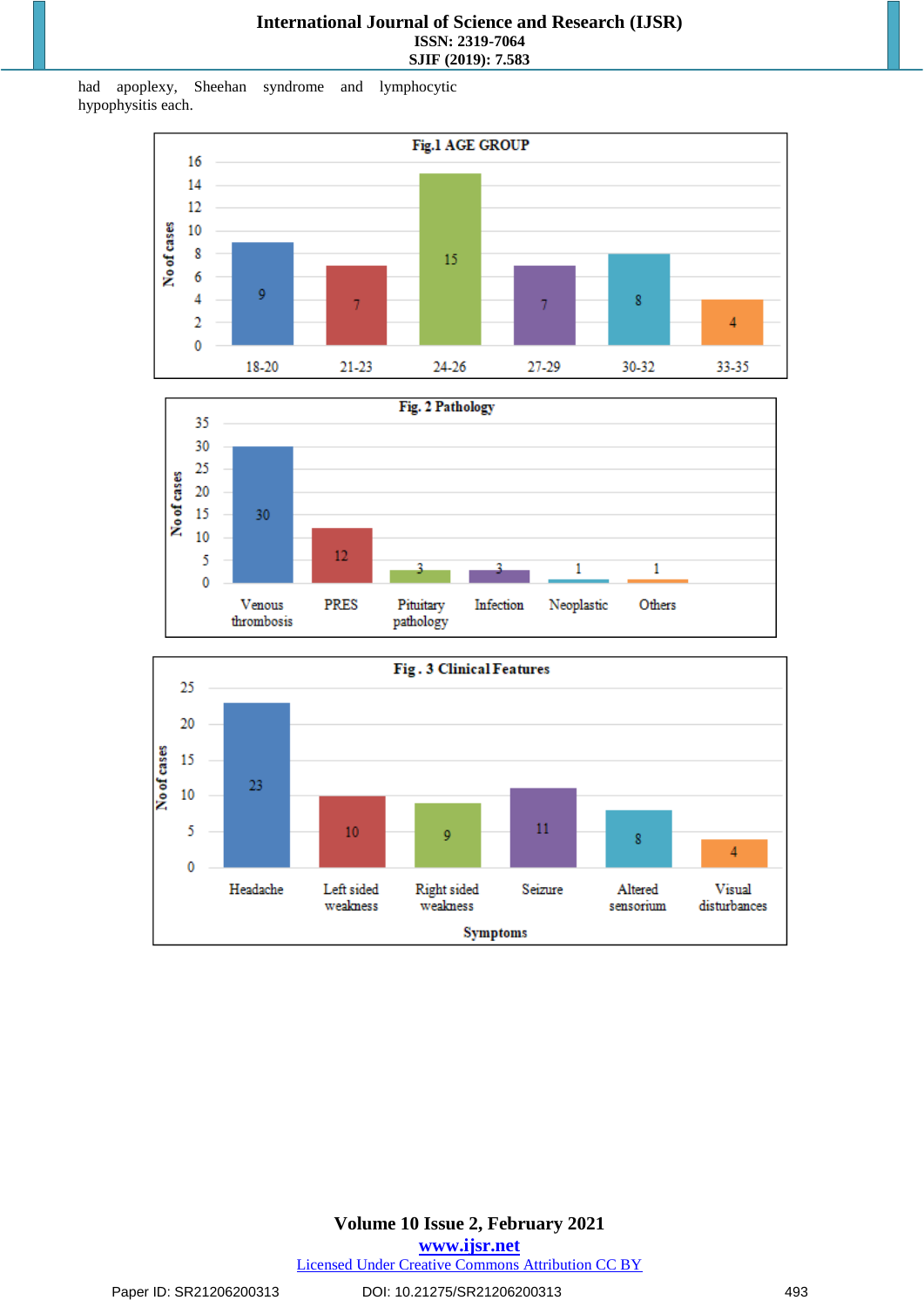#### **International Journal of Science and Research (IJSR) ISSN: 2319-7064 SJIF (2019): 7.583**



#### **4. Discussion**

Pregnancy creates alterations in maternal physiology which predispose to unique neurologic disorders. Pre-eclampsia, eclampsia, certain types of ischemic and hemorrhagic stroke, reversible cerebral vasoconstriction syndrome, posterior reversible encephalopathy syndrome, and thunderclap headache all appear to share a common origin from vascular endothelial dysfunction, with overlapping clinical presentations.

#### **Cerebral Venous Thrombosis**

Cerebral venous thrombosis (CVT) refers to the occlusion of venous channels in the cranial cavity, including dural venous thrombosis, cortical vein thrombosis, and deep cerebral vein thrombosis.

Cerebral venous thrombosis was the most common finding among our study population of pregnant and postpartum women with neurological symptoms that were reffered to our department. In the general population, CVT is a rare diagnosis, but it is one of the most common cerebrovascular complications in pregnancy, affecting 11.6 per 100,000 deliveries **Saposnik G** *et al.,* **(2011).**Headache was the most common symptom in our patients with CVT. **Zhou Q** *et al.,* **(2010)** noted similar findings among 24 CVT cases of whom 22 (92%) suffered from a headache. Superior sagittal sinus was the most common sinus involved in this study in patients with CVT. This is similar to a study done by **Kashkoush AI** *et al.,* **(2017)** which noted that involvement of the superior sagittal sinus in 67% of cases, the transverse/sigmoid in 64%, and of the deep venous system in 15% of cases.

Most of the cases presented between the  $3<sup>rd</sup>$  and  $5<sup>th</sup>$ -day postpartum in our study. Similar findings were noted by **Kashkoush AI** *et al.,* **(2017**) where the mean day of presentation was 5.9days. Also in a study by **Bansal BC** *et al.,* **(1980)** signs and symptoms appeared in most of the cases (72 cases) during the first 7 days of the postpartum period.

In our study patients ranged from 18 to 35 years of age with most falling between the ages of 21-29. This is similar to the study group of **Demir CF** *et al.,* **(2013)** where the mean age was 27.5 years.

The majority of patients in our study were multiparous (62%). **Bansal BC** *et al.,* **(1980)** in their study also noted that the majority of the patient (111) from their pool of 136 cases were multiparous.

Cortical vein thrombosis was found in 23% of cases with venous thrombosis. **Ferro JM** *et al.,* **(2004)** in a multicenter, multi-country study reported similarly that ~10.9% of patients with CVT exhibit deep venous system involvement, 17.1% exhibit cortical vein involvement

Hemorrhage was seen in 87 % of the cerebral venous thrombosis cases in our study.

Five stages of evolution of hematoma can be recognized using MRI characteristics on T1 & T2 weighted images.They are

- 1) Hyperacute <24 hrs
- 2) Acute 1 to 3 days
- 3) Early subacute 3 to 7 days
- 4) Late subacute 7 to 14 days
- 5) Chronic  $-$  > 14 days

Dural sinus thrombosis was the far more common (77%) cause of cerebral venous thrombosis in our study. While a minority of cases (23%) had isolated cortical vein thrombosis.

#### **Posterior Reversible Encephalopathy Syndrome**

PRES is a clinico radiological diagnosis. The severity of clinical presentations varies among cases. MR and CT findings will also vary among the cases according to the severity. Common symptoms of PRES are altered sensorium, seizures,severe headache, blurred vision, vomiting, and focal neurological deficit. Posterior reversible encephalopathy syndrome was the second most common neurological disease in our study population (n=12).

The most common area of involvement in PRES was the occipital area of the brain in our study. **Fugate JE** *et al.,*  **(2010)** in the review of 115 cases (109 patients) for which magnetic resonance imaging findings were available, found that the parieto-occipital regions were the most commonly involved (n=108 [94%]).

#### **Volume 10 Issue 2, February 2021 www.ijsr.net**

#### Licensed Under Creative Commons Attribution CC BY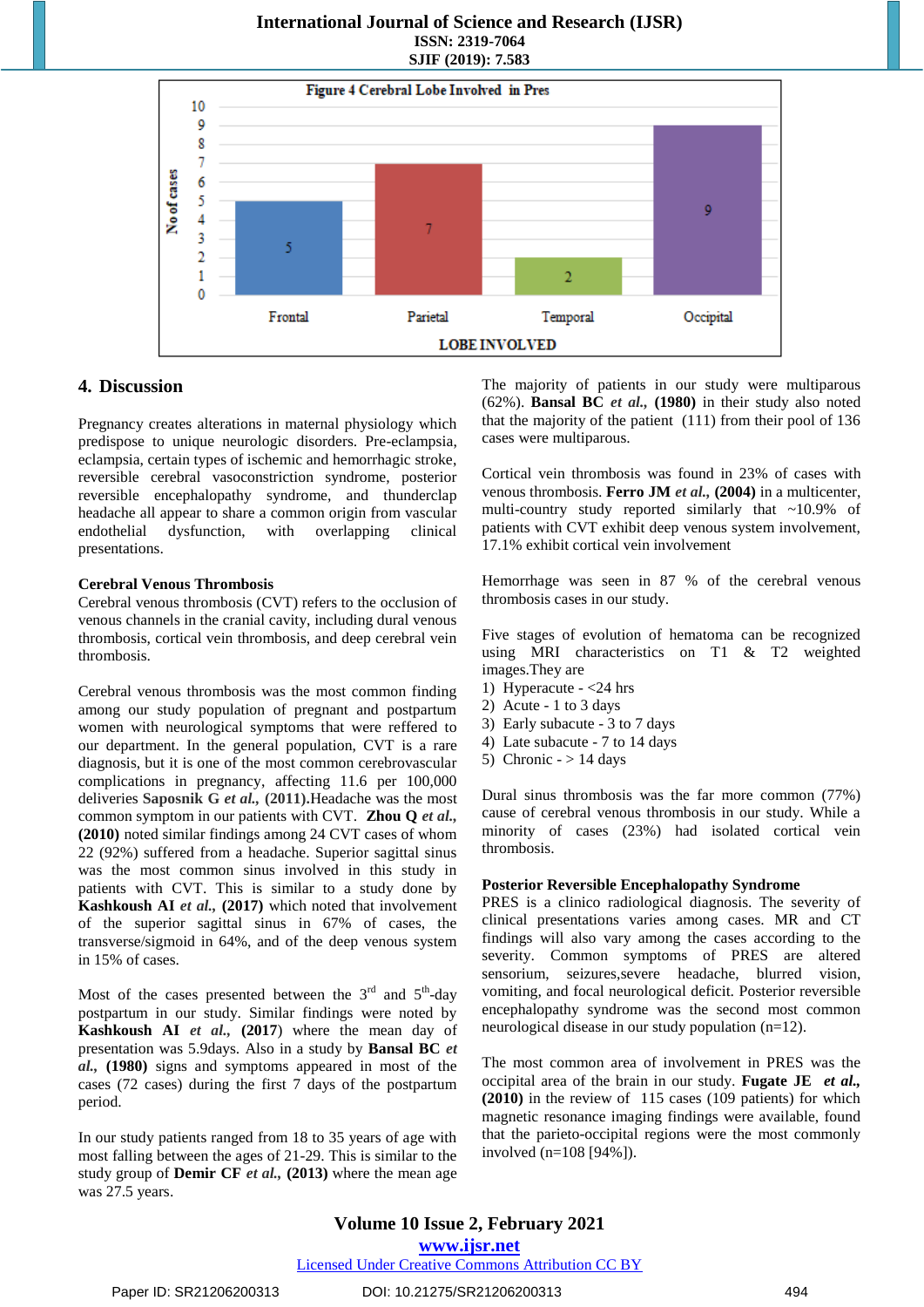There are usually four types of radiological presentation of PRES

- **1) Holohemispheric watershed pattern.** Vasogenic edema in parieto occipital and frontal lobe white matter. Temporal involvement is rare in this type of presentation. This was seen in three of our patient
- **2) Superior frontal sulcus involvement pattern** Mainly edema occurs in the superior frontal sulcus of frontal lobes. This was seen in two of our patient
- **3) Predominant parieto occipital involvement** Mild to severe edema in the posteriormost parts of the parietal and occipital lobe. This was seen in five of our patients
- **4) Asymmetric presentation of the primary pattern** There will not be any edema in the parietal or occipital lobes. Common involvement in the frontal lobe.The unilateral presentation can also occur. This was seen in two of our patients

Mean systolic blood pressure in cases of PRES in our study was 157 mm Hg. **Hossain N** *et al.,* **(2015)** identified Thirtyfour women, with eclampsia. Neuroimaging was done in 22 women. Posterior reversible encephalopathy syndrome was recognized in 9 (22) patients. The mean systolic blood pressure was  $161(\pm 11)$  mm Hg, and the mean diastolic blood pressure was  $111(\pm 10)$  mm Hg.

The most common symptom among patients with PRES was a seizure in our study. **Fugate JE** *et al.,* **(2010)** in their study had a clinical presentation of seizures in 74 %(n=84 ) cases.

Unilateral PRES is an uncommon finding and was found only in one patient in our study. **Lee VH** *et al.,* **(2008)** also had a low incidence of unilateral lesions among the PRES cases amounting to 5%.

All the PRES cases which were seen in this study period eventually recovered completely.

#### **Pituitary Apoplexy**

Pituitary apoplexy is defined as acute hemorrhagic infarction in an existing pituitary adenoma or otherwise physiologically enlarging pituitary gland. There is a predominant insufficiency of the adrenal hormones. Pituitary apoplexy is a rare condition during pregnancy that manifests with clinical features that include severe headache, vomiting, and visual disturbances including visual field defects and restricted eye movements.

In our study, one case of pituitary apoplexy was seen. Magnetic resonance imaging (MRI), consisting of a T2 weighted image in the axial plane and a T1-weighted image in the midsagittal plane, revealed an intrasellar mass with suprasellar extension and fluid levels denoted recent bleeding into the macroadenoma. These findings are the hallmark of pituitary-tumor apoplexy. Intrasellar hemorrhage may not be visualized on imaging in some patients with pituitary apoplexy.

#### **Sheehan Syndrome**

Sheehan syndrome also called Simmond syndrome is due to ischemic necrosis of the pituitary gland. It is a clinical state of panhypopituitarism that ensues following pituitary infarction. The anterior pituitary gland has a distinctive circulation in the form of a low-pressure portal venous system. During pregnancy, there is a diffuse and nodular enlargement of the lactotrophs of the anterior pituitary under the influence of estrogen secreted by the placenta.

Nevertheless, there is no compensatory increase in the blood supply. So the anterior pituitary gland is much vulnerable to a hemorrhagic episode attributing to ischemia and necrosis. The posterior pituitary is mostly not involved due to its direct blood supply. Due to deficiency of pituitary hormones, depending on the extent of tissue destruction patients eventually present with chronic fatigue, dizziness, postural hypotension, cold intolerance, hypopigmentation, myxedema, loss of pubic and axillary hair, decreased libido, breast atrophy, and amenorrhea.

The case encountered in our study presented with inability to lactate, cold intolerance, chronic fatigue. On Mri imaging of the brain revealed empty sella of normal size. Combined with clinical features and imaging findings diagnosis of Sheehan syndrome was made.

#### **Lymphocytic Adenohypophysitis**

Lymphocytic hypophysitis was first described by Goudie and Pinkerton in 1962. **Gagneja H** *et al.,* **(1999)** One hundred and fifty-two cases have been reported and there is a marked female predilection, with 129 cases described in women of which 55% were related to pregnancy. It is thought to be an autoimmune disease, with humoral and cell-mediated components destroying the pituitary gland. The autoimmune process is generally confined to the anterior pituitary and leads to hypopituitarism and a pituitary mass.

Case encountered in our study showed evidence of normal pituitary gland on MRI with thickened enhancing infundibulum.Post-contrast T1 weighted images showed homogenous enhancement of the pituitary and thickened infundibulum.

#### **Primary Intracranial Tumors**

Pregnancy augments the growth of meningioma. About 70% of meningiomas have progesterone receptors and 30% have estrogen receptors. Serial imaging reveals that the size of the meningiomas deteriorates after delivery. One patient was diagnosed with glioma for the first time during pregnancy. The patient had a heterogeneous T2/FLAIR hyperintense mass in the right frontotemporal region, which showed irregular peripheral enhancement with elevated Choline to NAA ratio and decreased NAA, suggestive of likely highgrade glioma.

#### **Multiple Sclerosis (MS)**

One patient was diagnosed with multiple sclerosis. The patient was 32 Years of age and presented with tiredness, urinary dysfunction, and lower limbs paraparesis. Ct scan did not show any abnormality. Subsequently MRI brain with the spine was performed. which showed there were lesions in the brain and spinal cord. The lesion in the brain was seen in deep white matter, callososeptal interface, and the

**Volume 10 Issue 2, February 2021 www.ijsr.net** Licensed Under Creative Commons Attribution CC BY